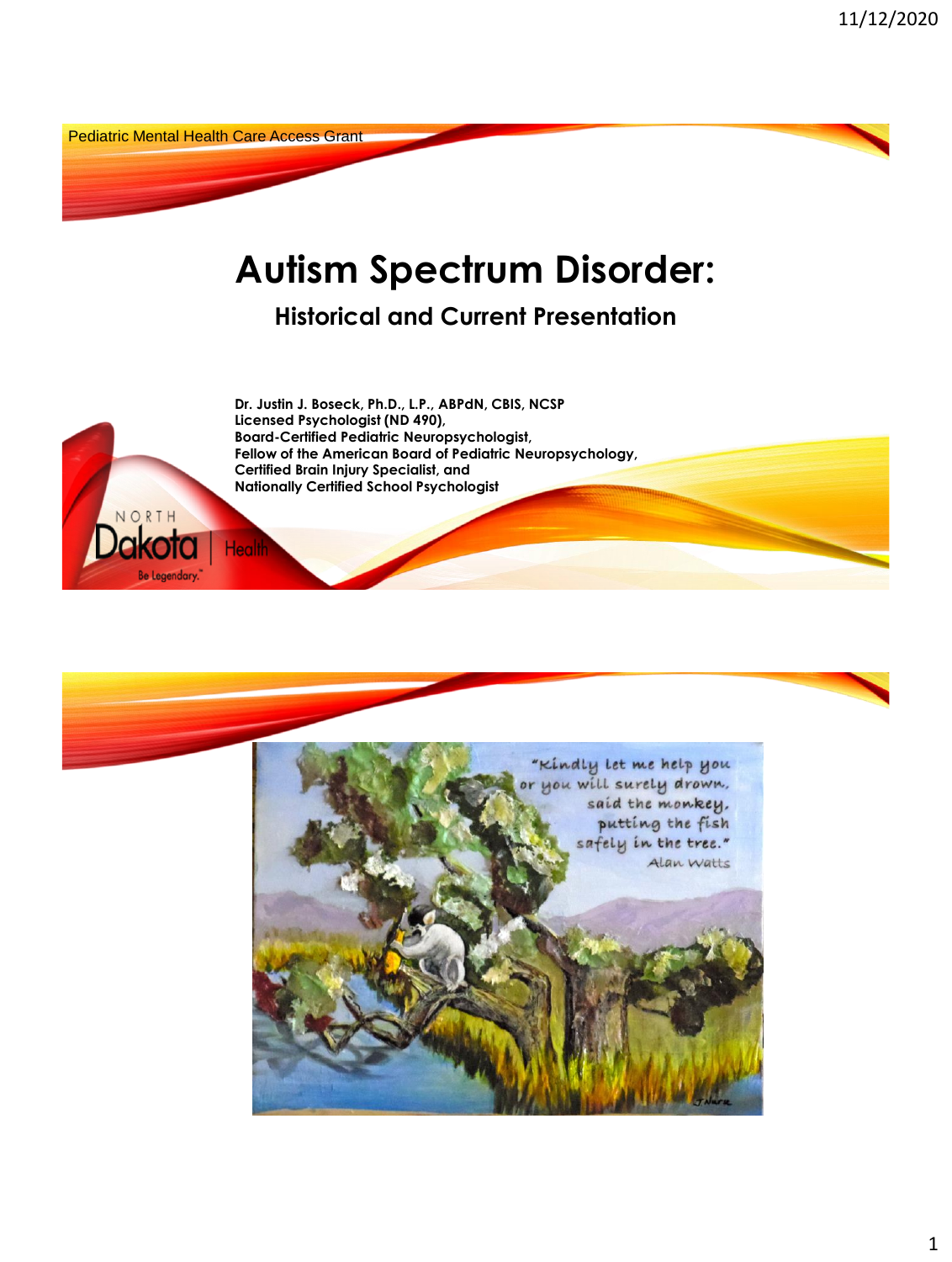#### **OBJECTIVES**

**1. Describe the history and increasing prevalence of Autism Spectrum Disorder**

**2. Outline the co-occurring behavioral presentation of Autism Spectrum Disorder**

**3. Describe the current DSM-5 diagnostic criteria of Autism Spectrum Disorder**



#### **AGE OF ONSET**

•**Most often identified by parents in the months preceding child's second birthday**

•**Earliest point in development for reliable detection period is from 12 to 18 months**

•**Diagnoses made around 2-3 years are generally stable**

•**AAP recommends that all children be screened at 18-24 months**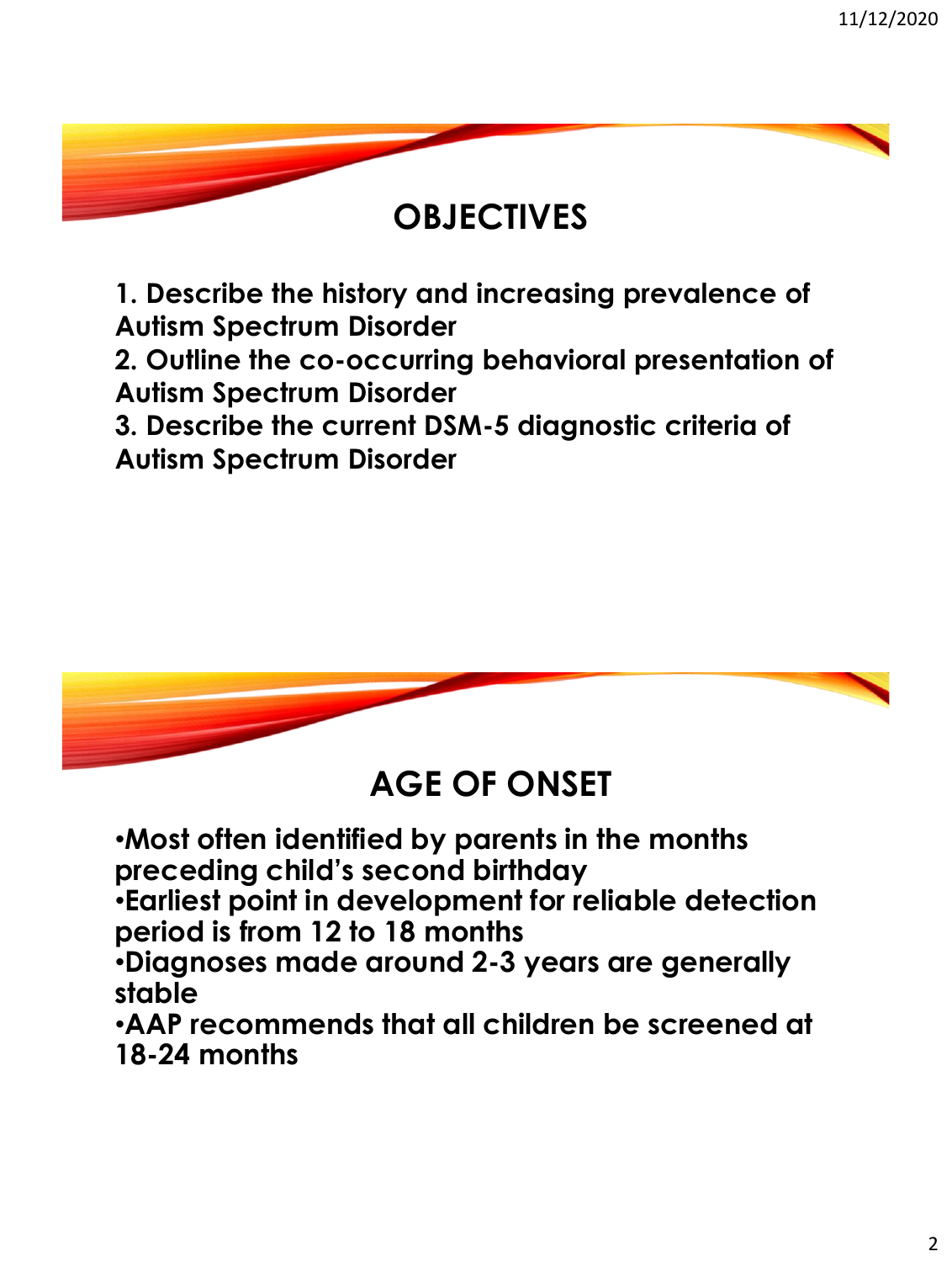## **HISTORICAL PERSPECTIVE**

•**Leo Kanner (1943) coined the term "early infantile autism" to describe young children with autistic symptoms** •**Hans Asperger (1944) defined a milder form of autism known as Asperger Syndrome** •**Prevalence (https://www.cdc.gov/ncbddd/autism/data.html)** •**2000 = 1:150** •**2006 = 1:110**

•**2008 = 1:88** •**2014 = 1:59**



#### **DEFINING FEATURES OF AUTISM**

•**Biologically-based lifelong neurodevelopmental disability** 

•**A complex neurodevelopmental disorder characterized by abnormalities in:**

•**Social behavior**

•**Language and communication skills, and** 

•**Specific/intense behaviors and interests**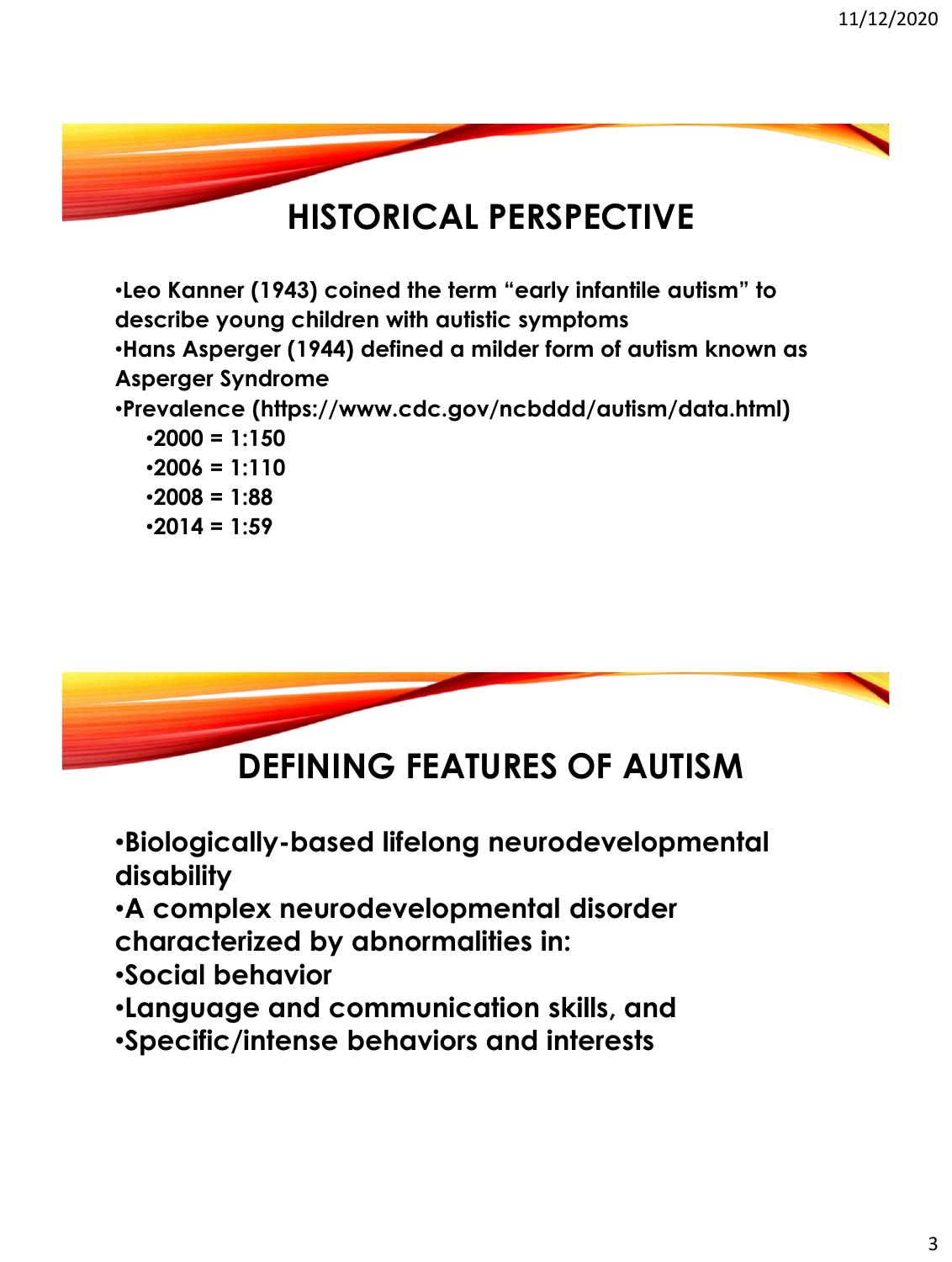# **SOCIAL INTERACTION IMPAIRMENTS**

- •**Deficits in social and emotional reciprocity**
- •**Unusual nonverbal behaviors**
- •**Social imitation, sharing focus of attention, makebelieve play**
- •**Limited social expressiveness**
- •**Atypical processing of faces and facial expressions**
- •**Joint attention**

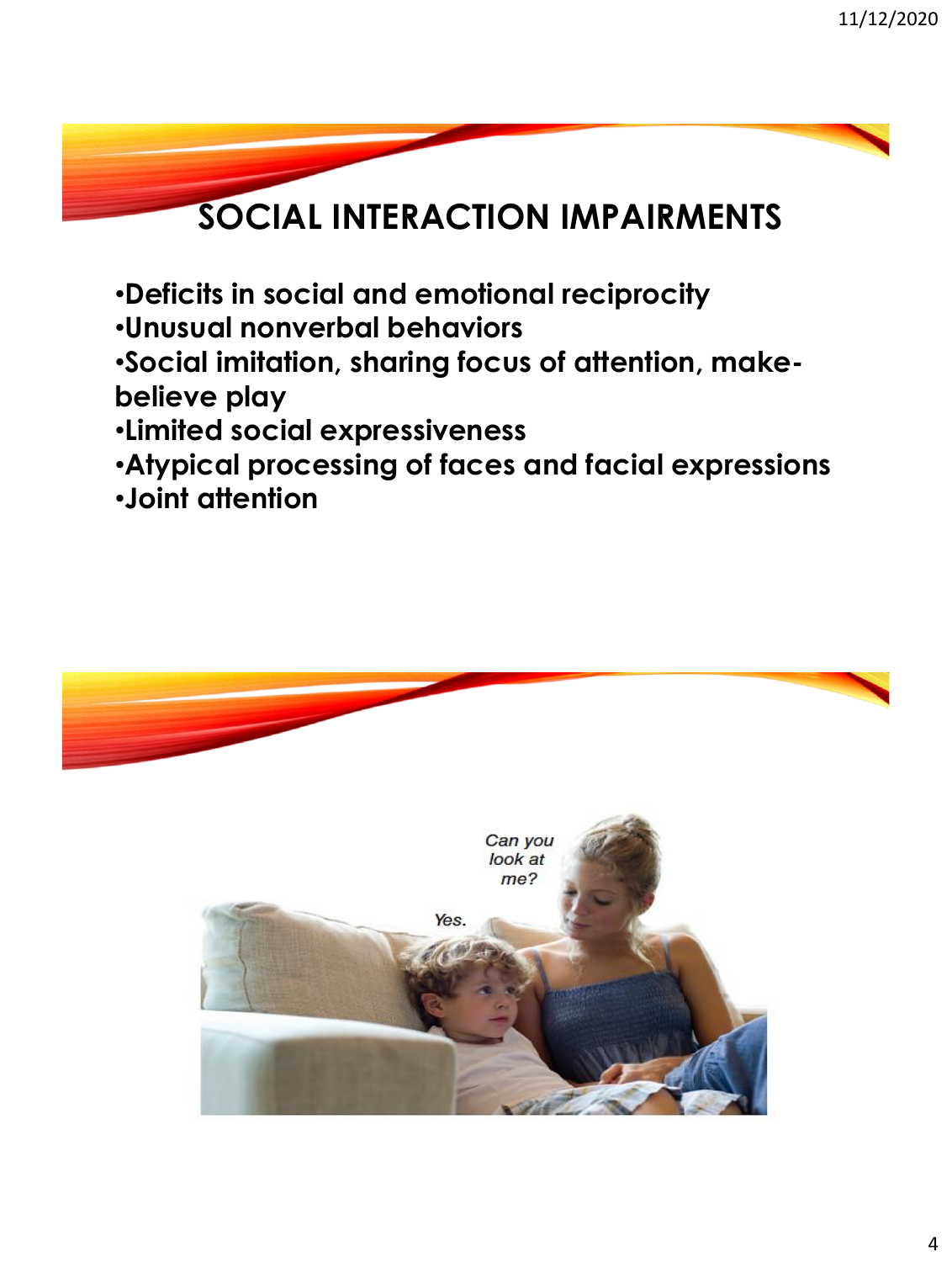## **COMMUNICATION IMPAIRMENTS**

•**One of the first signs of language impairment is inconsistent use of early preverbal communications**

- •**Lacking declarative gestures, such as showing**
- •**Deficits in functional communicative language**
- •**Qualitative language impairments**
- •**Pronoun reversals**
- •**Echolalia**
- •**Perseverative speech**
- •**Impairments in pragmatics (sarcasm, concrete/literal)**



#### **RESTRICTED/REPETITIVE BEHAVIORS/INTERESTS**

- •**Stereotyped body movements**
- •**Repetitive sensory and motor behaviors**
- •**Insistence on sameness of behaviors**
- •**Self-stimulatory behavior**
- •**A craving for stimulation to excite their nervous system**

•**A way of blocking out and controlling unwanted stimulation from environment that is too stimulating**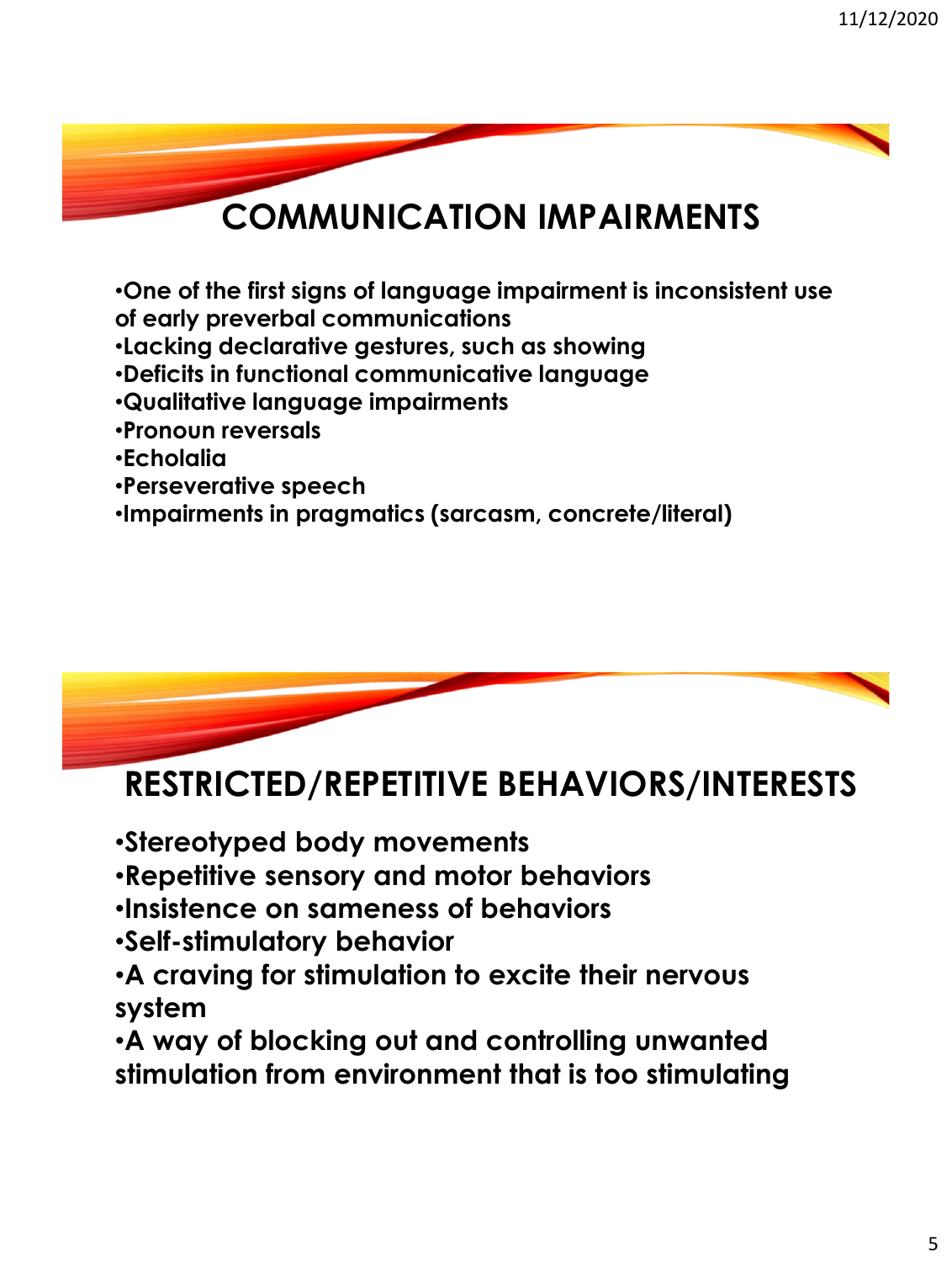



## **ASSOCIATED CHALLENGES**

•**Affect Recognition** •**Interpreting emotion in facial expressions** •**Theory of mind (ToM)** •**Difficulty putting yourself in someone else's shoes (empathy/sympathy)** •**Executive functions (higher-order planning and regulatory behaviors)** •**Abstract reasoning or "Central Coherence"** •**"Seeing the forest for the trees"**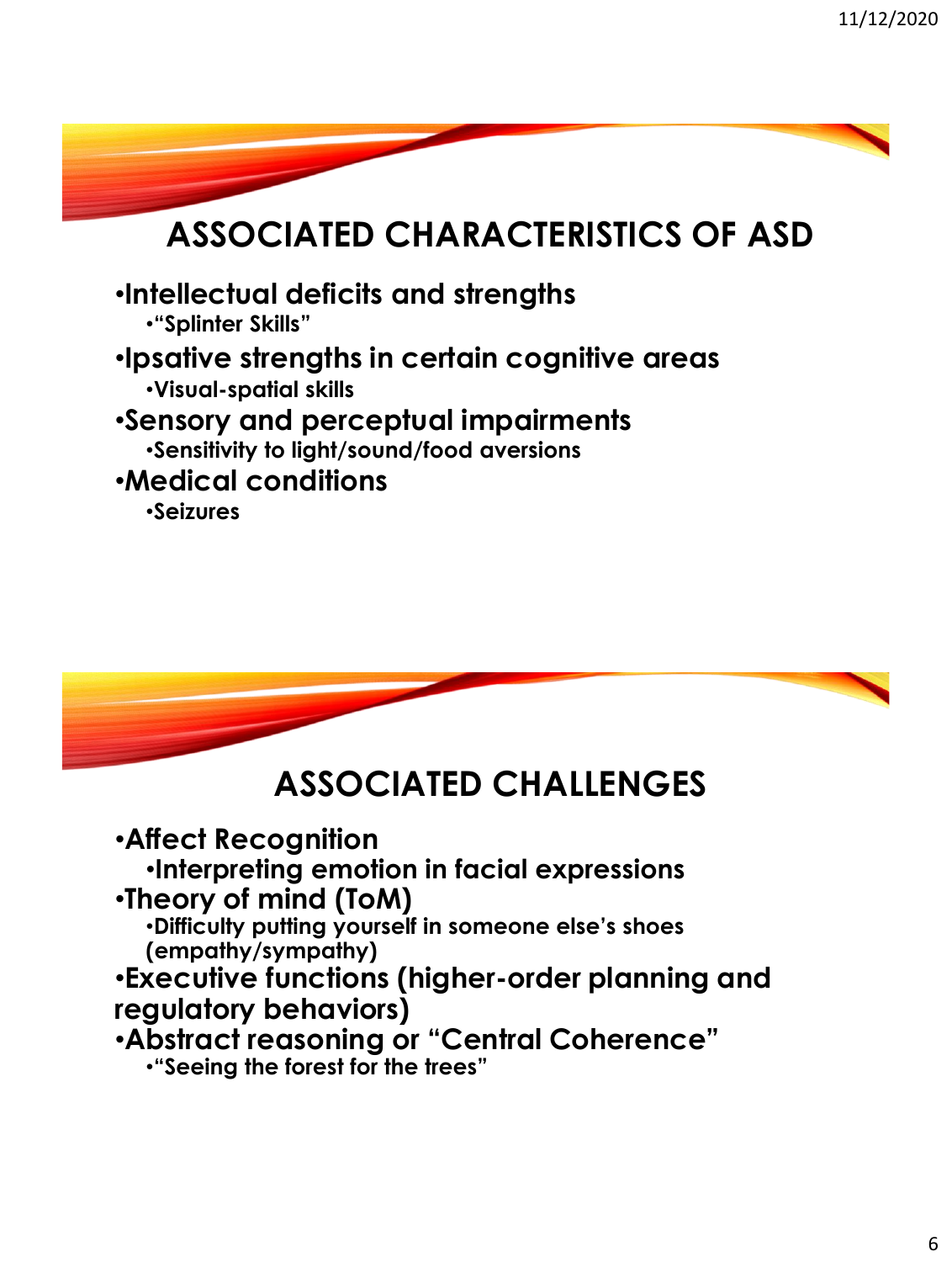# **COMORBID DISORDERS AND SYMPTOMS**

- •**Intellectual Disability**
- •**ADHD**
- •**Anxiety**
- •**Depression**
- •**Oppositionality**
- •**Mood disorders** 
	- •**Depression**
	- •**Disruptive Mood Dysregulation Disorder**



## **MEDICAL CONDITIONS**

•**About 10% of children with ASD have a comorbid medical condition**

•**Motor and sensory impairments, seizures, immunological and metabolic abnormalities**

#### •**Sleep disturbances occur in 65%**

#### •**Gastrointestinal symptoms occur in 50%**

•**Many times exacerbated by lack of variety of food due to aversion (sensory)**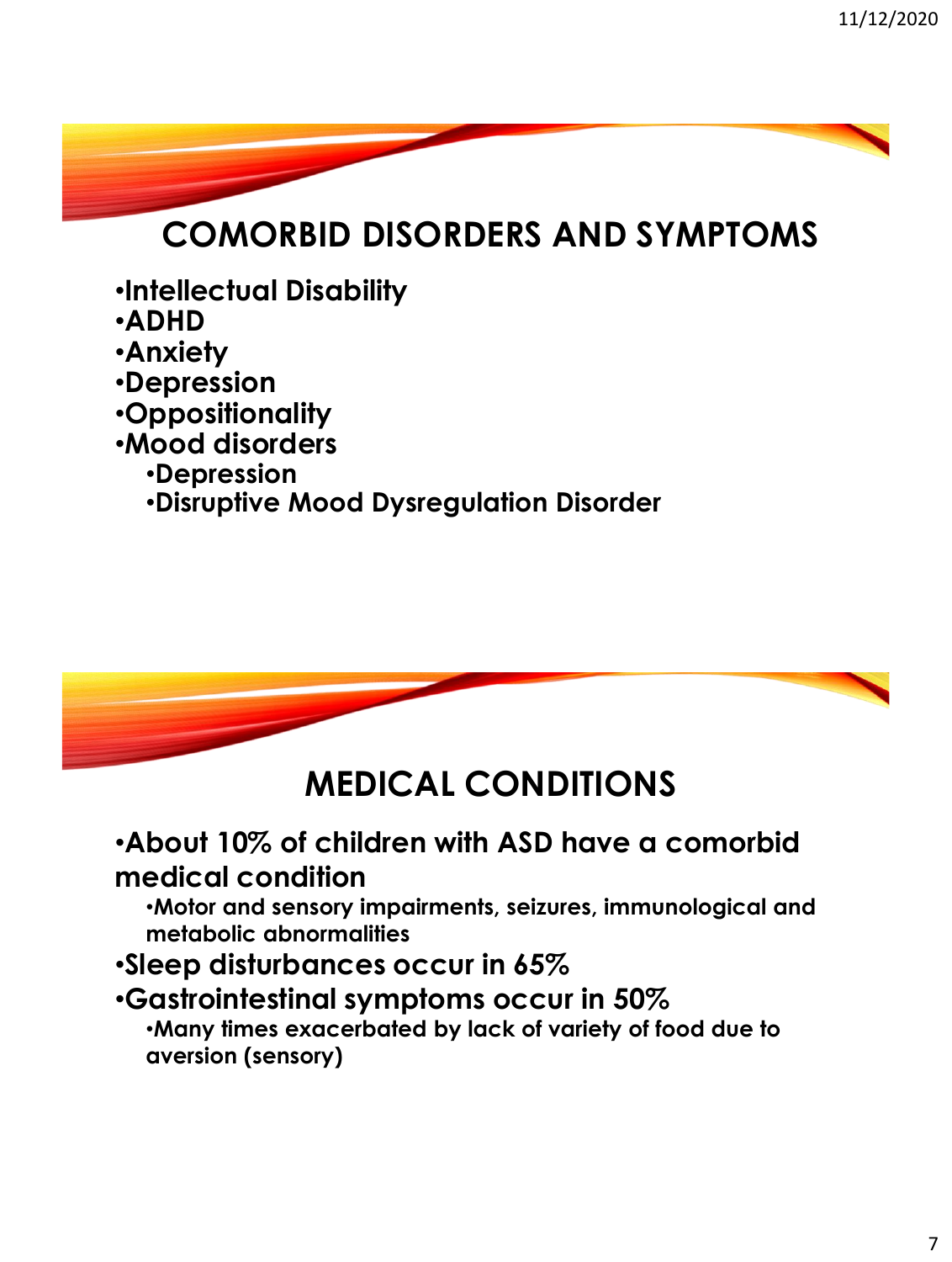**(A) Persistent deficits in social communication and social interaction across multiple contexts, as manifested by the following, currently or by history(examples are illustrative not exhaustive):**

**1) Deficits in social-emotional reciprocity, ranging, for example, from abnormal social approach and failure of normal back-and-forth conversation; to reduced sharing of interest, emotions, or affect; to failure to initiate or respond to social interactions.**



#### **DSM-5 DIAGNOSTIC CRITERIA**

**(A) Persistent deficits in social communication and social interaction across multiple contexts, as manifested by the following, currently or by history(examples are illustrative not exhaustive):**

**2) Deficits in nonverbal communicative behaviors used for social interaction, ranging for example, from poorly integrated verbal and nonverbal communication; to abnormalities in contact and body language or deficits in understandings and use of gesture; to a total lack of facial expressions and nonverbal communication.**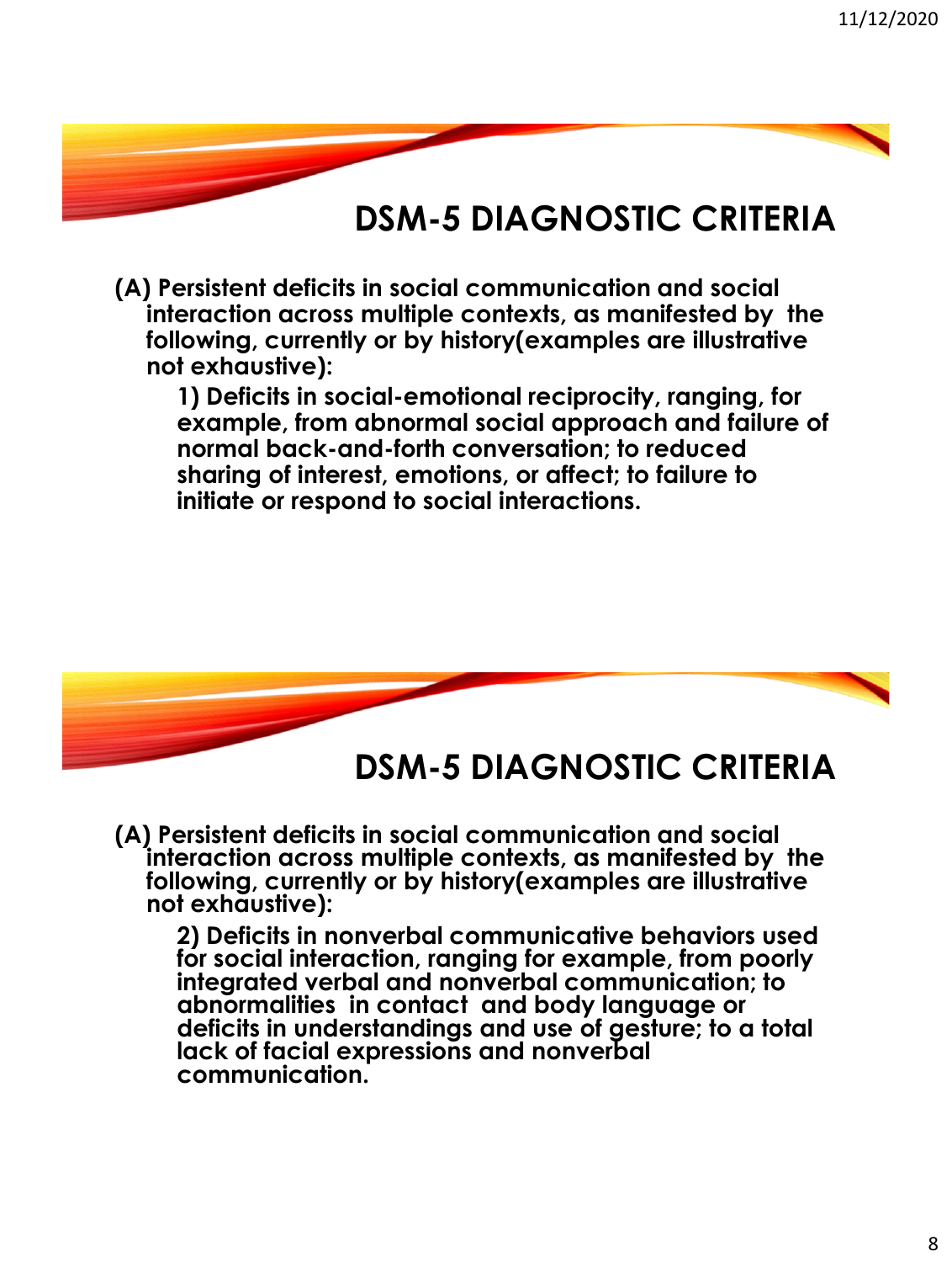**(A) Persistent deficits in social communication and social interaction across multiple contexts, as manifested by the following, currently or by history(examples are illustrative not exhaustive):**

**3) Deficits in developing, maintaining and understanding relationship, ranging, for example, from difficulties adjusting behavior to suit various social contexts; to difficulties in sharing imaginative play or in making friends; to absence of interest in peers**



**DSM-5 DIAGNOSTIC CRITERIA**

**(B) Restricted respective patterns of behavior, interest ,or activities, as manifested by at least two the following, currently or by history (examples are illustrative, not exhaustive) :**

**1) Stereotyped or respective motor movements, use of objects, or speech (e.g., simple motor stereotypies, lining up toys or flipping objects, echolalia, idiosyncratic phrases).**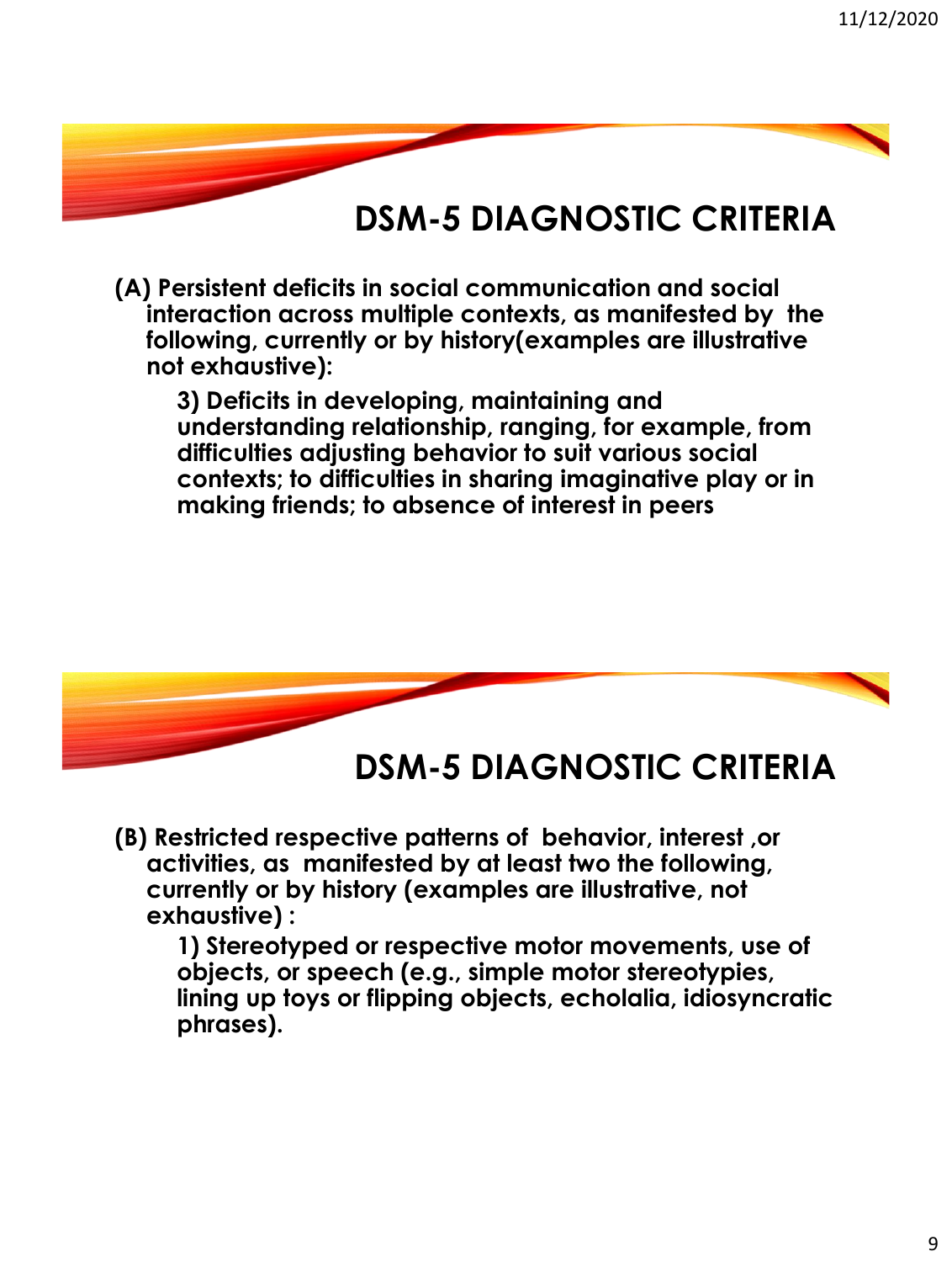**(B) Restricted respective patterns of behavior, interest ,or activities, as manifested by at least two the following, currently or by history (examples are illustrative, not exhaustive) :**

**2) Insistence on sameness; inflexible adherence to routines, or ritualized patterns of verbal or nonverbal behaviors (e.g., extreme distress at small changes, difficulties with transactions, rigid thinking patterns, getting rituals, need to take same route or eat same food every day).**



**DSM-5 DIAGNOSTIC CRITERIA**

**(B) Restricted respective patterns of behavior, interest ,or activities, as manifested by at least two the following, currently or by history (examples are illustrative, not exhaustive) :**

**3) Highly restricted, fixated interest that abnormal in intensity or focus (e.g., strong attachment to or preoccupation with unusual objects, excessively circumscribed or perseverative interests).**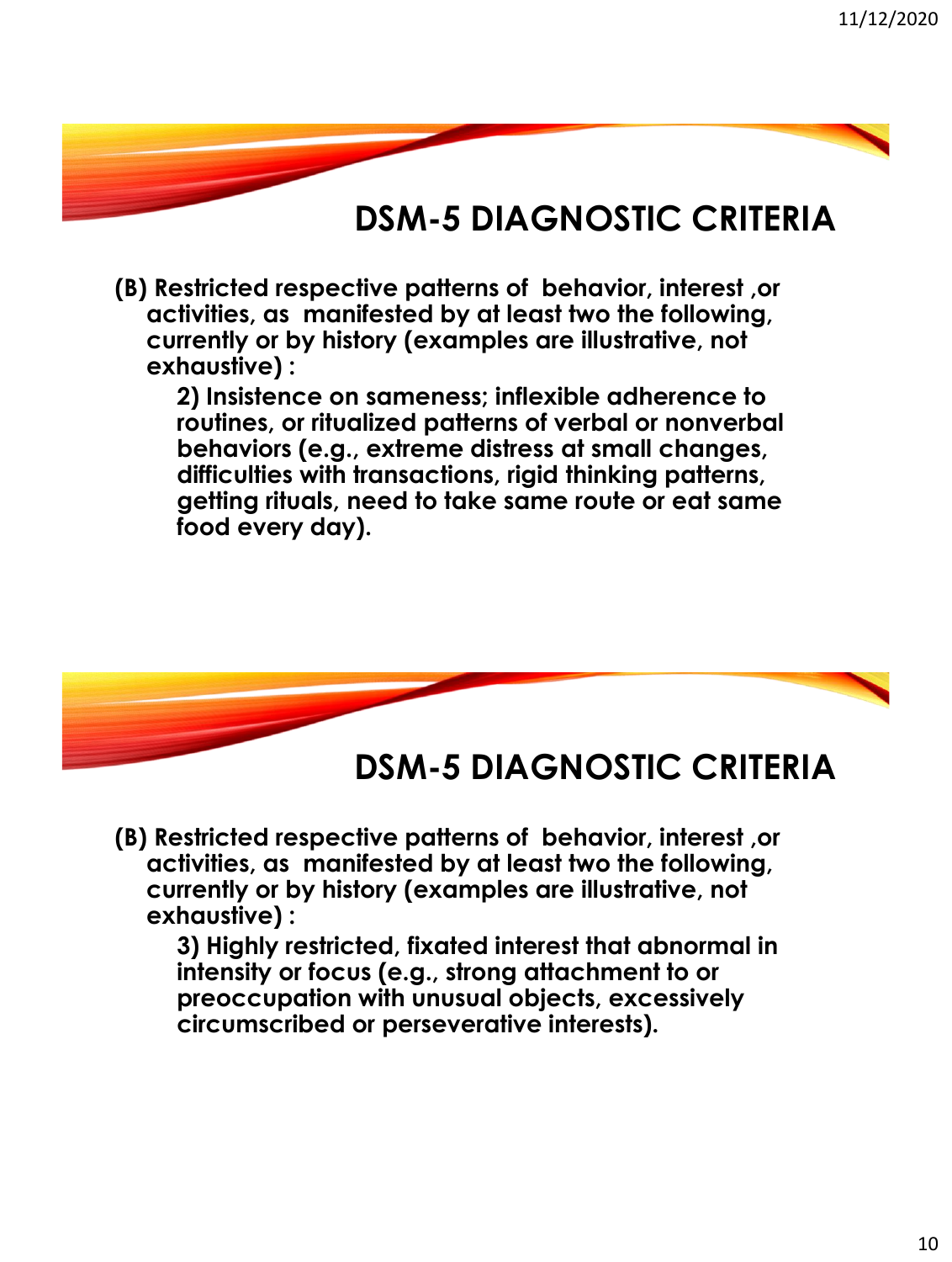**(B) Restricted respective patterns of behavior, interest ,or activities, as manifested by at least two the following, currently or by history (examples are illustrative, not exhaustive) :**

**4) Hyper-or hyperactivity to sensory input or unusual interest in sensory aspects of environment (e.g., apparent indifference to pain/temperature, adverse response to specific sounds or textural, excessive smelling or touching of objects, visual f fascination with lights or movement).**



- **JOHN DOE**
- **8y/o**
- **MALE**
- **3 RD GRADE**
- **WHITE/CAUCASIAN**
- **REFERRAL SOURCE & CONCERN**
	- **John was referred for neuropsychological evaluation due to concerns of Autism Spectrum Disorder**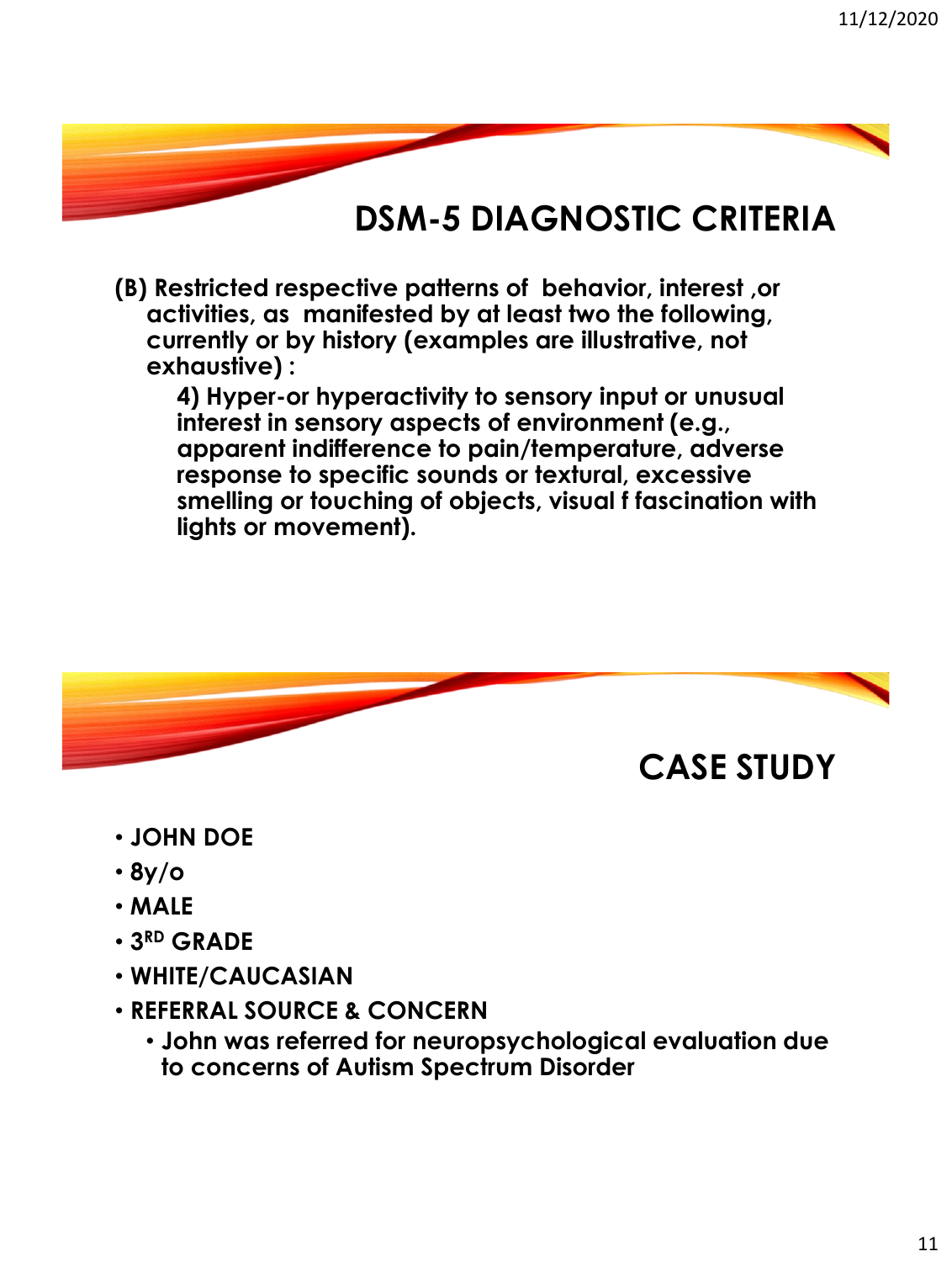- **PREVIOUSLY DIAGNOSED**
	- **ANXIETY, MODERATE, RECURRENT**
	- **OPPOSITIONAL DEFIANT DISORDER**
- **SYMPTOMS**
	- **ATTENTION DIFFICULTY and IMPULSIVITY,**
	- **CHRONIC IRRITABILITY, and AGGRESSION,**
	- **EXCESSIVE WORRY,**
	- **DIFFICULTY WITH ADJUSTMENT TO CHANGE IN ROUTINE**
	- **SENSITIVITY TO LOUD AND UNEXPECTED NOISE**
	- **PERFORMING WELL ACADEMICALLY**
	- **SIGNIFICANT DIFFICULTY WITH PEER INTERACTIONS**



#### • **TEST PROCEDURES (5.5 HOURS)**

- **Mental Status Examination Including Neurobehavioral Evaluation,**
- **Quick Neurological Screening Test – Third Edition – Revised (QNST-3R)**
- **Green's Medical Symptom Validity Scale (MSVT),**
- **Wechsler Intelligence Scale for Children – Fifth Edition (WISC-V)**
- **Conners' Continuous Performance Test – Third Edition (CPT-3),**
- **NEPSY-2**
- **Behavior Assessment System for Children – Third Edition (BASC-3),**
- **Vineland Adaptive Behavior Scales – Third Edition (VABS-3)**
- **Autism Diagnostic Observation Schedule – Second Edition (ADOS-2), and**
- **Autism Spectrum Rating Scale (ASRS)**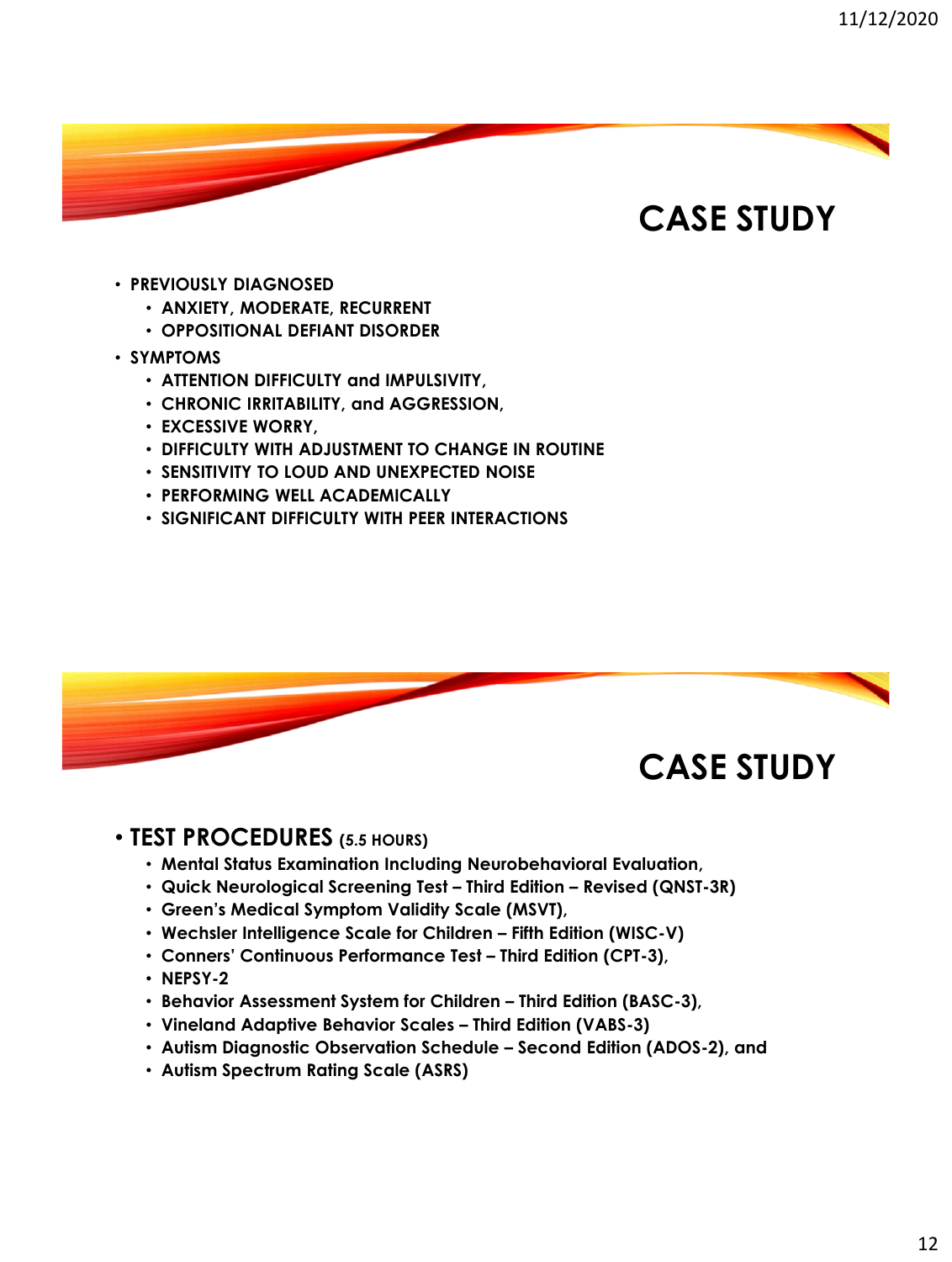#### • **MENTAL STATUS EXAM**

• **Cooperation required encouragement necessary at times during the examination.** 

- **Oriented x 3**
- **Affect appeared flat/euthymic**
- **Mood was reported as "fine" although mood was variable throughout the examination with sadness and irritability mixed among largely complaint behavior indicating difficulty with insight**
- **Focused/sustained attention appeared variable and Devin was observed to become distracted at times during the examination**
- **Socially disinhibited**
- **Concrete and literal directions were used throughout the examination with the assistance of visuals including a Time Timer.**
- **Eye contact was fleeting**
- **Use of nonverbal communication and gaze in order to guide conversation was limited at times**
- **Speech was precise and pedantic**
- **Social reciprocity was limited/absent**
- **Fixed interest on Star Wars - Very difficult to interrupt when discussing this fixed interest.**
- **Judgment, reasoning, and insight appeared limited**



- **PERFORMANCE TESTING WAS ADEQUATE**
- **SENSORY-MOTOR FUNCTIONING**
	- **Visual acuity using a near point estimate indicated 20/25 vision for each eye**
	- **Visual line- and angle-orientation was average**
	- **auditory sensory perception to be within normal limits for each ear**
	- **No evidence of finger agnosia was present for the left hand, but possible mild agnosia was present for the right**
	- **gait and station were observed to be mildly impaired**
	- **Finger-to-nose assessment showed fine motor coordination to be slightly impaired for both hands**
	- **Simple manual dexterity, as measured by finger tapping, was within normal limits for both hands.**
	- **Strength of grip was within normal limits for both hands.**
	- **No evidence of dysnomia was present. Verbal expression was characterized by no evidence of dysarthria.**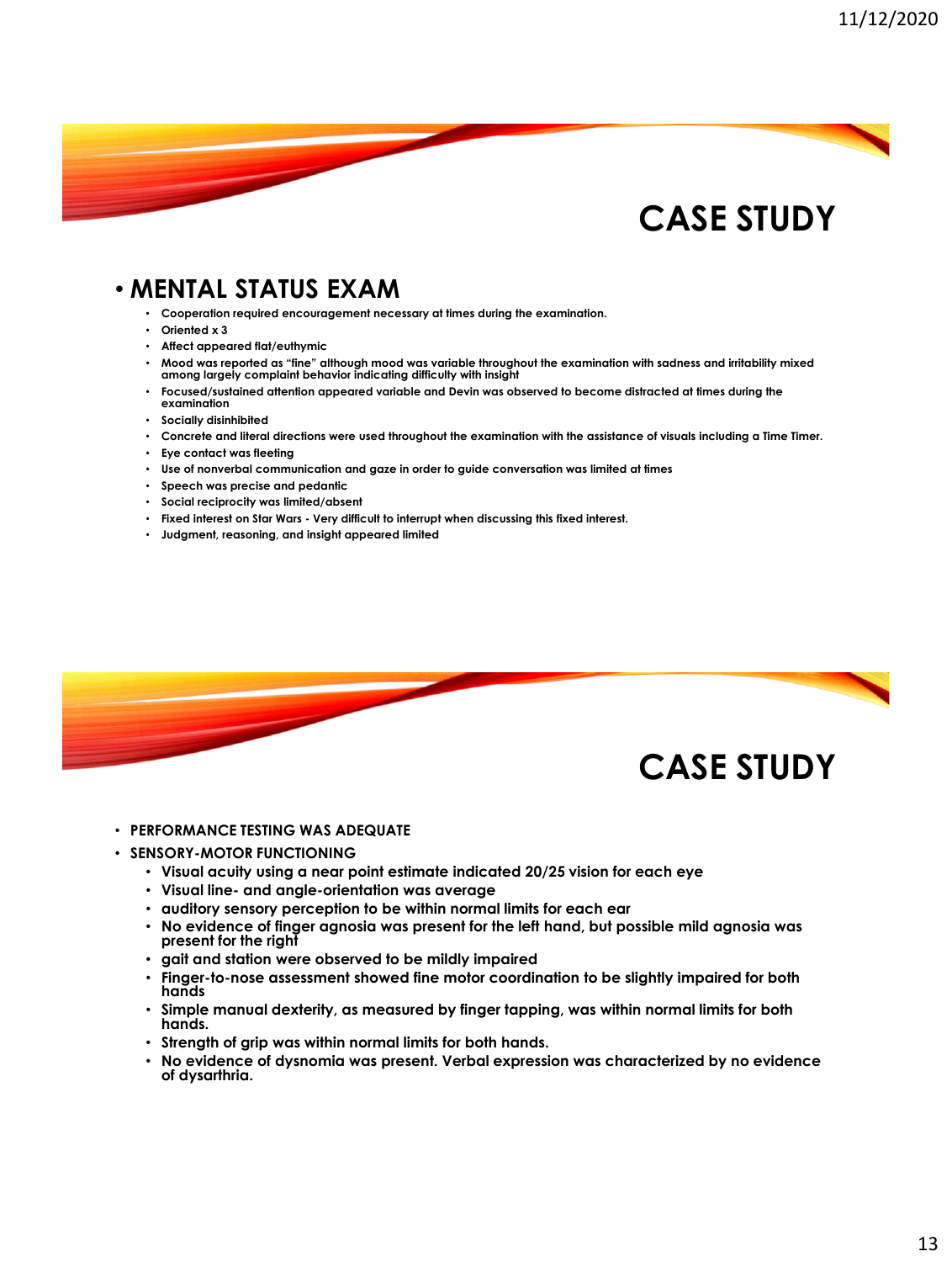#### • **COGNITIVE**

- **Overall cognitive ability was in the Average range (WISC-V FSIQ=104; 61st percentile)**
- **Overall verbal ability was Superior (VCI=124; 95th percentile)**
	- **personal weakness in social comprehension (SS=7; 16th percentile) compared with his other abilities.**
- **Overall visual-spatial and visual fluid reasoning abilities were average (VSI=100; 50th percentile; FRI=103; 58th percentile).**
- **Overall working memory was below average (WMI=85; 16th percentile)**
- **Overall processing speed was below average(PSI=89; 23rd percentile)** 
	- **Performance on processing speed tasks requiring writing (WISC-V PSI) was less developed than verbal fluency and scanning (NEPSY-2 Speeded Naming & Word Generation) indicating difficulty quickly and efficiently generating and producing written information**



#### • **EXECUTIVE FUNCTIONING**

- **ATTENTION**
	- **refused to complete the CPT-3**
	- **auditory attention measures were above average for a relatively simple task**
	- **largely average for a more complex auditory attention task**
	- **Impulsive responding on both**
- **SELF-MONITORING**
	- **Impaired**
- **SOCIAL PERCEPTION**
	- **Impaired Theory of Mind**
	- **Impaired Affect Recognition**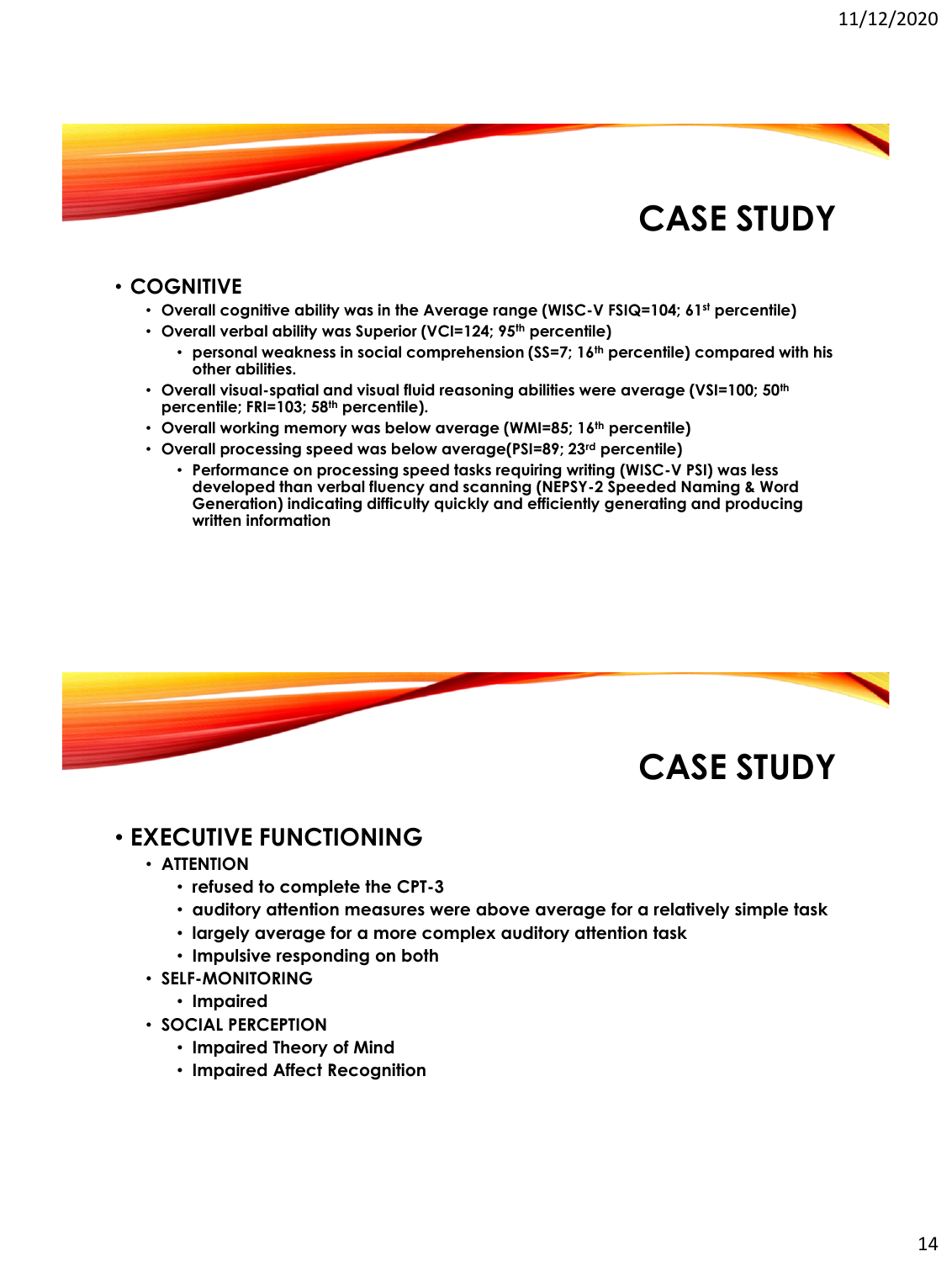#### • **BEHAVIOR REPORTS**

- **PARENT**
	- **Attention problems**
	- **Hyperactivity**
	- **Aggression**
	- **Conduct problems**
	- **Social communication/interaction deficits consistent with autism**
- **SELF**
	- **Elevated sense of inadequacy**
	- **Attention problems**
- **TEACHER**
	- **Loses things necessary for tasks**
	- **Talks excessively,**
	- **Does not follow through on instructions**



#### • **RECOMMENDATIONS**

- **Disability Waiver**
- **Autism Waiver/Voucher**
- **IEP** 
	- **Significant verbal strength**
	- **Attention**
	- **Behavior**
- **Individual/Family/In-Home Therapy** 
	- **Dysregulated behavior and adaptive skills deficits**
- **Referral to child psychiatrist** 
	- **significant executive functioning difficulty including behavioral dysregulation, attention difficulty, and anxiety.**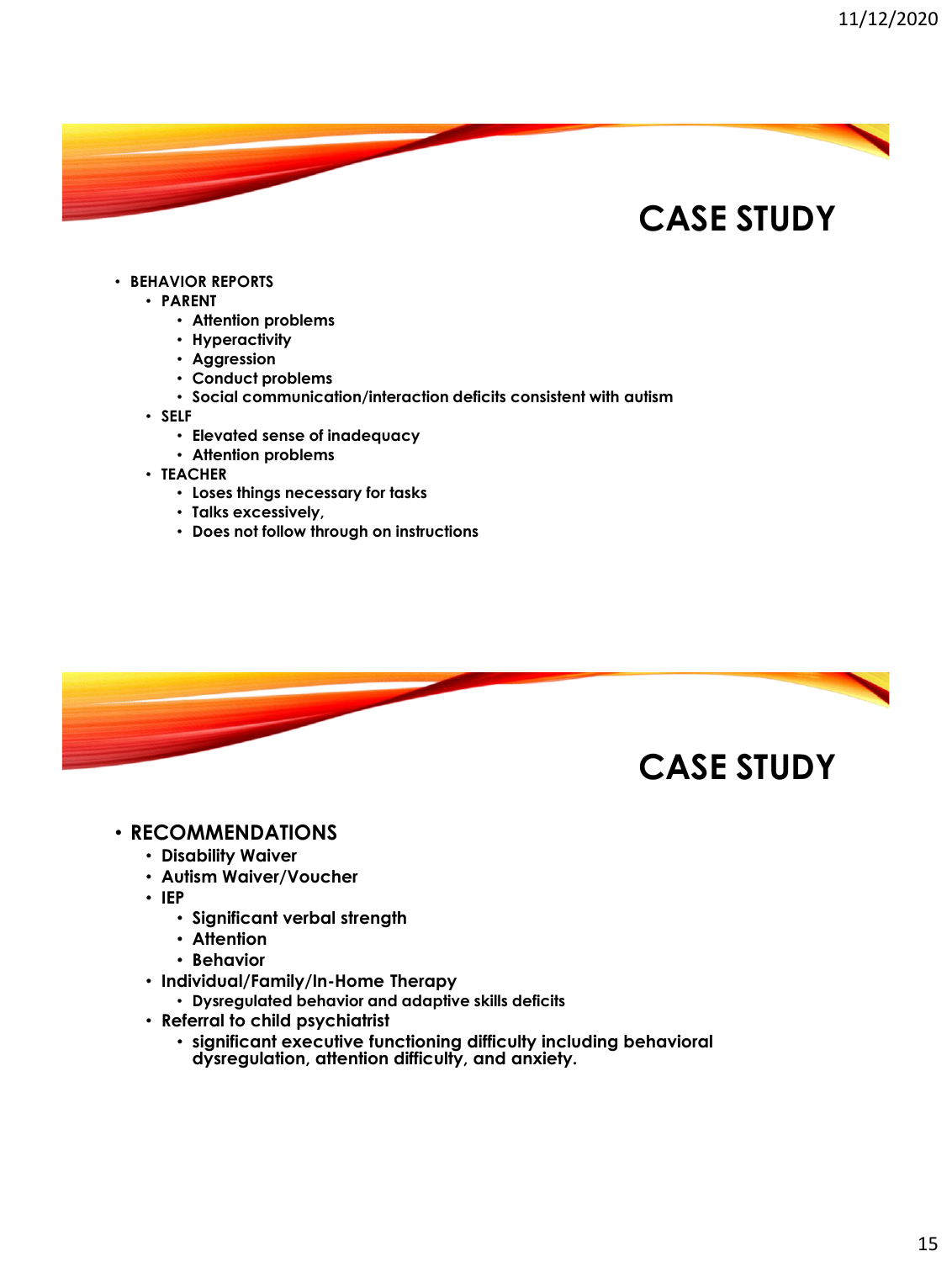#### • **RECOMMENDATIONS**

- **Social-Skills Training**
	- **Theory of mind**
	- **Affect recognition**
- **Occupational Therapy**
	- **Noise sensitivity**
	- **Behavior**
	- **Processing speed for written information**
- **Physical Therapy**
	- **Gait and station**
	- **Fine-Motor Coordination**